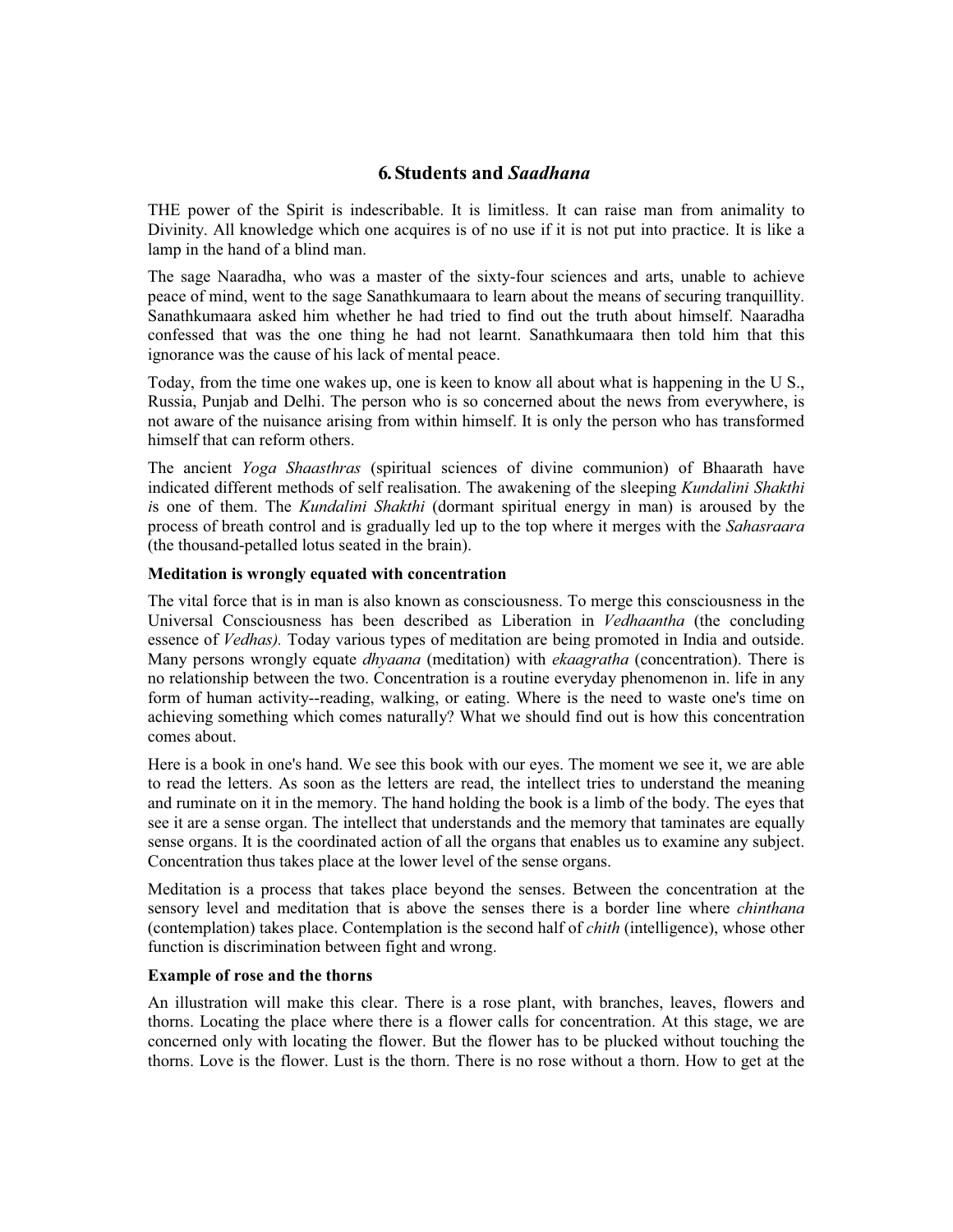flower of Love without touching the thorn of lust is the problem. This is where contemplation is needed. Having plucked the flower, how shall we use it? By offering it to the Divine.

Meditation means offering the flower of Love to the Divine. In the rose plant of our body, there is the rose of pure and sacred Love emitting the fragrance of good qualities. Below the rose, however, there are thorns in the form of sensual desires. The purpose of meditation is to separate the rose of selfless Love from the senses and offer it to the Lord.

Dhyaana (meditation) has been accorded a pre-eminent place in Bhaarath from ancient times. Nowadays people sit for meditation, considering it as a kind of pill which is taken when one has a headache or some other pain. Meditation is not such a simple affair. In the hoary past, sages like Sanathkumaara, Naaradha and Thumburu engaged themselves in meditation as a means of awakening the *Kundalini Shakthi* and leading it up to the *Sahasraara.* Now, meditation should be practised as a means of cultivating pure, selfless love, renouncing all attachments to worldly things.

## **Do's and Dont's of meditation**

Even in sitting for meditation, certain niles have to be observed. The first requisite is to sit in the *Padhmaasana*, lotus posture. While seated in this aasana (posture), care must be taken to keep the spine straight and steady, without bending this way or that. Some persons bend their necks during meditation. This is very harmful, as the arresting of the rising *Kundalini Shakthi* at the throat, where some subtle *naadis* (arteries) operate, may endanger the entire physical system. Many have suffered mental derangement on account of misdirection of the *Kundalini Shakthi.* During meditation one should not bend backwards. That is also harmful. The cloth one wears during meditation should be tied loosely so that there is no pressure on the waist. The eyes have to be concentrated on the tip of the nose. If the eyes are open, they are likely to turn in different directions and one's attention is likely to get distracted. The eyes should be half open. If they are fully dosed, one may be overcome by sleep.

Before sitting for meditation, the mind should be freed from bad thoughts and filled with sacred thoughts. This calls for control over all the sense organs. The ears should be trained to listen only to matters relating to the Divine and to eschew evil gossip. The eyes should be told to see God. The mind should be restrained from restlessness by making it concentrate on the breathing process and relating inhalation and exhalation to the repetition of the *manthra,* "So-Ham," "So *Ham"* ("I am He"). By this process, the life-breath is controlled. This reveals the great, power of *Yoga.* There is no need to undertake a separate exercise for awakening the *Kundalini Shakthi.* The process of breath control itself will achieve this purpose.

#### **Three stages of meditation upon a Form**

Some persons use a *Jyothi* (lamp) as a basis for meditation. The lamp reveals the oneness that is the basis of the Unity or the Divine as well as the multiplicity that reflects the manifestations of the Divine. In this method, the experience of bliss does not come quickly. There are three stages in this type of meditation: *uuha* (imagining the Form), bhaava (experiencing the Form) and *saakshaathkaara* (seeing It as a Reality). For instance, if one wishes to meditate upon Baba, he first tries to imagine with the dosed eyes the figure of Baba as seen by him earlier. This figure vanishes within a few moments. In experiencing the figure, the process is longer and the impression also lasts' longer. In this process, one starts envisaging the figure from head to foot and from the feet upwards. Gradually, by this process the picture of Baba gets firmly implanted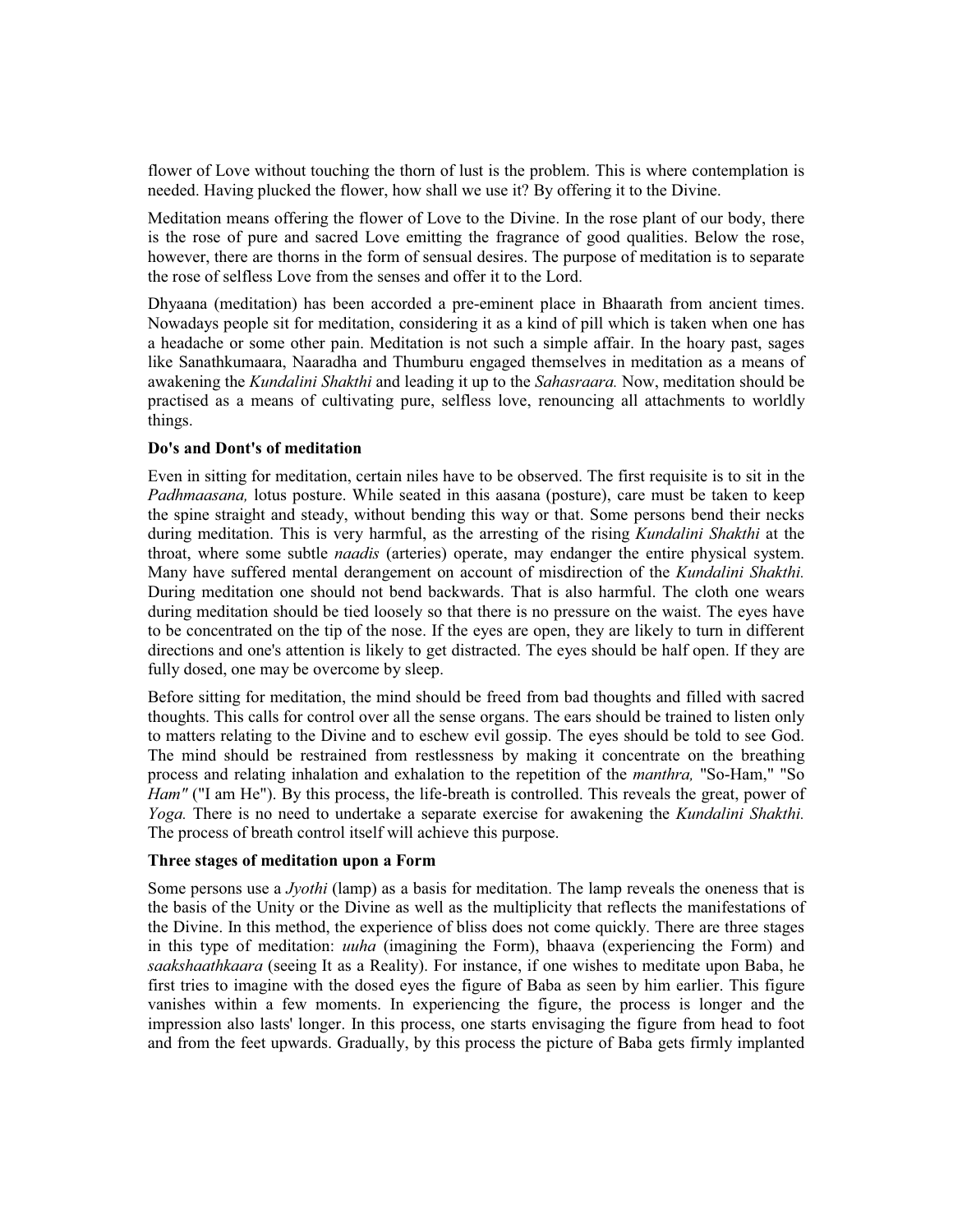and becomes an inner reality. While the imagining process gives only a momentary glimpse, the experiencing method leads to the complete identification of the seeker with the Divine Form. Awareness of the Divine results in oneness with the Divine *(Brahmavith Brahmaiva Bhavathi).*

When we are experiencing the Divine Form, what is happening to our mind? The mind experiences every part of the Lord from head to foot and ultimately becomes one with the Form. It is the process of identification of the mind with the Divine form that constitutes true meditation. Meditation is not merging the Form in the mind. It is merging the mind in the Form so that the mind as such does not exist.

## **Conserve energy by all possible means**

While sitting for meditation in a group, one should not be in contact with anyone else. This is highly important. Meditation is like the process of electrifying a wire. If a live wire comes in contact with something, it will produce a shock. During meditation, spiritual energy is generated. How is this energy lost? It is lost through finger nails and the hairs on one's body. This was the reason why the ancient *yogis* (spiritually advanced persons) allowed their nails and hairs to grow freely. Spiritual energy has to be conserved by all possible means. The *rishis* (saints) practised silence to conserve the energy lost through speech.

Do not develop too close relationship with one another. Such close relationship results in intimate friendship which produces mutual obligations and expectations. From these arise the sense of ego. When expectations are not fulfilled, resentment emerges.. When they are realised, the ego gets inflated. Either way, the consequences of entertaining desires are undesirable. When resentment grows, the discriminating power is weakened. One loses control over his tongue and indulges in all kinds of abuse. Abuse leads to sinful conduct. The whole process is generated by excessive association with one another.

Young persons tend to let their minds wander hither and thither. They should concentrate on their studies and should not give their minds a free rein. They should reduce their worldly concerns and devote some time to meditation every morning and evening. This will help to purify their minds and set them on the road to Divinity like the river losing itself in the ocean, the mind must merge in the Divine. Then there will be no mind at all. That blissful state can be realised only through the path of Love. Love is God. Live in Love. Realisation of the power of Love is the true aim of meditation. That Love is utterly selfless and is dedicated to the Divine.

## **Methods of meditation are many, but goal is one**

In the practice of meditation, it should be realised that all cannot follow the same pattern or method. It varies according to the evolution and circumstances of each individual and his or her capacity and earnestness. Some worship the Supreme as the Universal Mother. Some look upon the Almighty as Father. Some regard God as the Supreme Friend. Some devotees approach the Divine as the Beloved or the Master. Jayadheva, Gauranga and Raamakrishna Paramahamsa belonged to the last mentioned category. They did not practise meditation. They felt the presence of God everywhere. Where could they go for meditation? Such was their experience. To the true *saadhaka* evidence of the omnipresence of God can be found everywhere. By merely closing one's eyes, one does not engage in meditation. One must feel one's unity with God in one's inner being.

Prayer is for the mind what food is for the body. Just as wholesome food gives health and strength to the body, prayer purifies the mind and strengthens the spirit. If *bhajans* (devotional